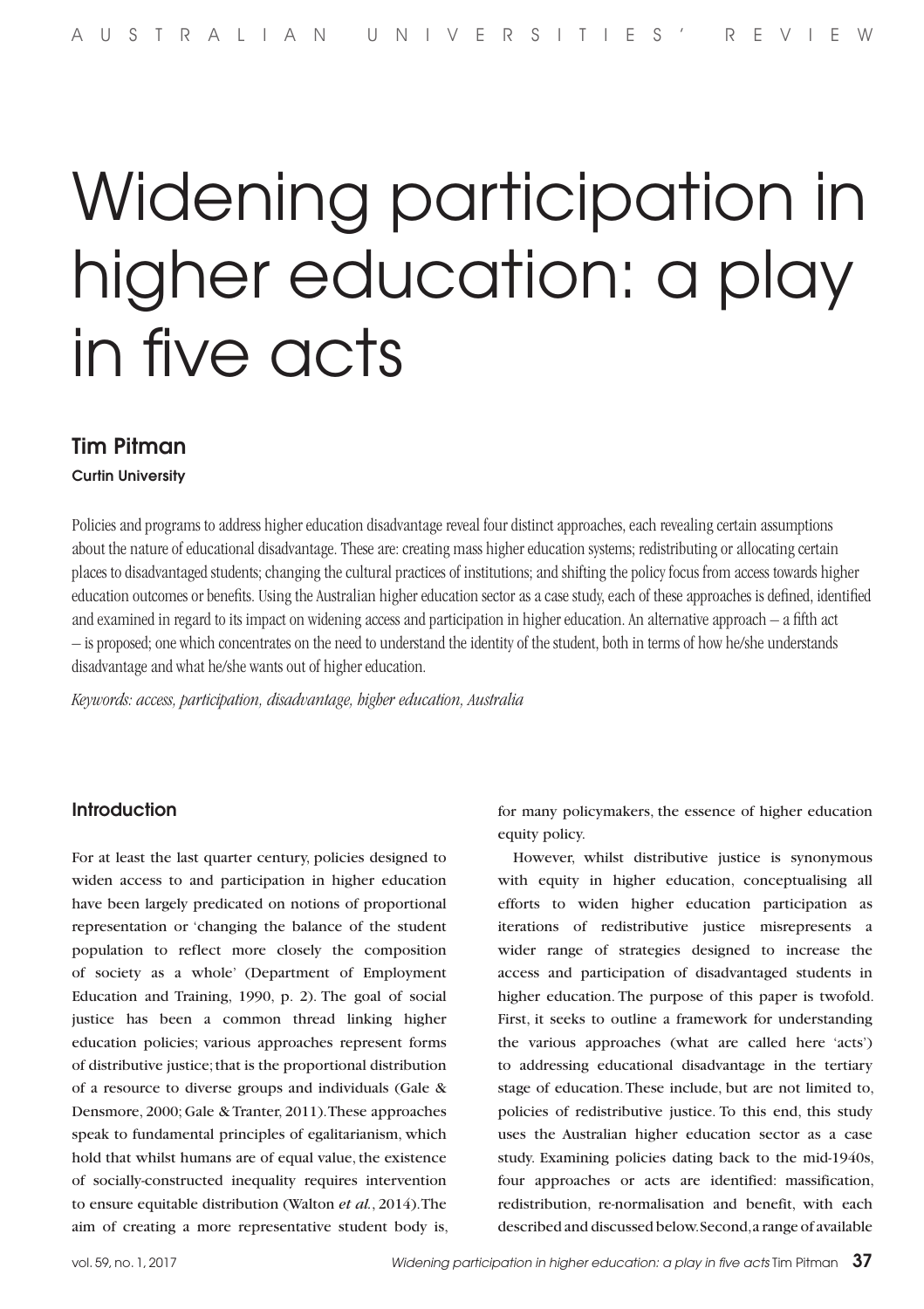data and statistics is interrogated to empirically consider the effect these various acts of addressing disadvantage have had on the composition of the Australian higher education sector since 1950. These impacts are measured in terms of overall access to higher education, changes to student demographics and more recently, considerations of the post-enrolment and post-graduation outcomes for the students.

# Acts of equity: four approaches to widening participation in higher education

#### *Massification*

Acts of massification seek first and foremost to increase the overall number of higher education participants, not any particular subset. The aphorism 'a rising tide lifts all boats' is regularly cited (Sheldon & Gottschalk, 1986), evidencing a belief that government social policy is most effective when it first addresses the general, macroeconomic environment (*cf.* Marks, 2009). Acts of massification are effective in transitioning a nation's higher education sector from the elite to mass stage, towards universal access (Trow, 1974, 2000). In Australia, as is frequently the case internationally, most major higher education equity policies have been founded on acts of massification. One of the most notable was the introduction of the Commonwealth Scholarships Scheme in 1951. The Scholarship scheme was academically meritbased in terms of provision and covered tuition fees for any and all students meeting the academic criteria. By 1963, it was estimated almost one in five students held a Commonwealth Scholarship (Committee on the Future of Tertiary Education in Australia, 1964). More important, in terms of the number of students involved, was the Commonwealth Reconstruction Training Scheme (CRTS), begun in 1944. Its aim was to give service men and women the opportunity to acquire occupations, with free training at a university or technical college, plus living and supplementary allowances. In 1947, more than five times as many students received financial assistance under the CRTS as had received similar forms of student assistance prior to its implementation (Anderson, Boven, Fensham, & Powell, 1980).

In 1988, the Government intervened to alter supply more than any other previous administration. At the time, the Government estimated the national demand for higher education places was exceeding supply by around 20,000 students per year. Furthermore, it considered that by the year 2000, 125,000 graduates per annum would be required to lift Australian participation in higher education toward the levels achieved in the leading OECD countries (Dawkins, 1988). It was thought that this could only be realised by increasing the number of degreeawarding institutions, to create what became known as the unified national system (UNS) of higher education. In order to fund this expansion, the Federal Government reintroduced student tuition fees, complemented by a Commonwealth subsidy for each student place. However, to avoid reintroducing an upfront price barrier, the cost of education to the student was supported by the introduction of an income-contingent loan system known as the Higher Education Contribution Scheme (HECS). There is broad consensus that the UNS/HECS 'double act' represented the most significant implementation of integrated policies, based on principles of massification, in the history of Australian higher education (*cf.* Croucher, Marginson, Norton, & Wells, 2013).

The most recent act of massification has been the introduction of a demand-driven system of funding higher education in 2012. This has removed the cap on the overall number of places subsidised by the Federal Government so as to enable a closer match between demand and supply and a more flexible and responsive allocation of university places (Department of Industry Innovation Climate Change Science Research and Tertiary Education, 2013). The potential of this act of massification is significant; however it is too soon to assess its full impact and therefore the scheme is not considered further here.

#### *Redistribution*

Acts of redistribution occur when policy and action directly target disadvantaged students to increase their proportional representation within higher education. Redistributive acts are the most commonly-recognised form of higher education equity policy. In Australia, the above mentioned policies of massification were generally enacted in conjunction with acts of redistribution. As part of the Commonwealth Scholarships Scheme a meanstested living allowance was provided for students from socio-economically disadvantaged backgrounds. The abolition of tuition fees in 1974 was also accompanied by the introduction of a means-tested living allowance for students. When tuition fees were reintroduced in 1989, means-tested student support packages continued. And at the same time the Government introduced the demand driven system of funding in 2012, it adopted ambitious targets and a range of measures to support increased participation from students from low socio-economic backgrounds (Bradley, Noonan, Nugent, & Scales, 2008). These targets were supported by significant funding to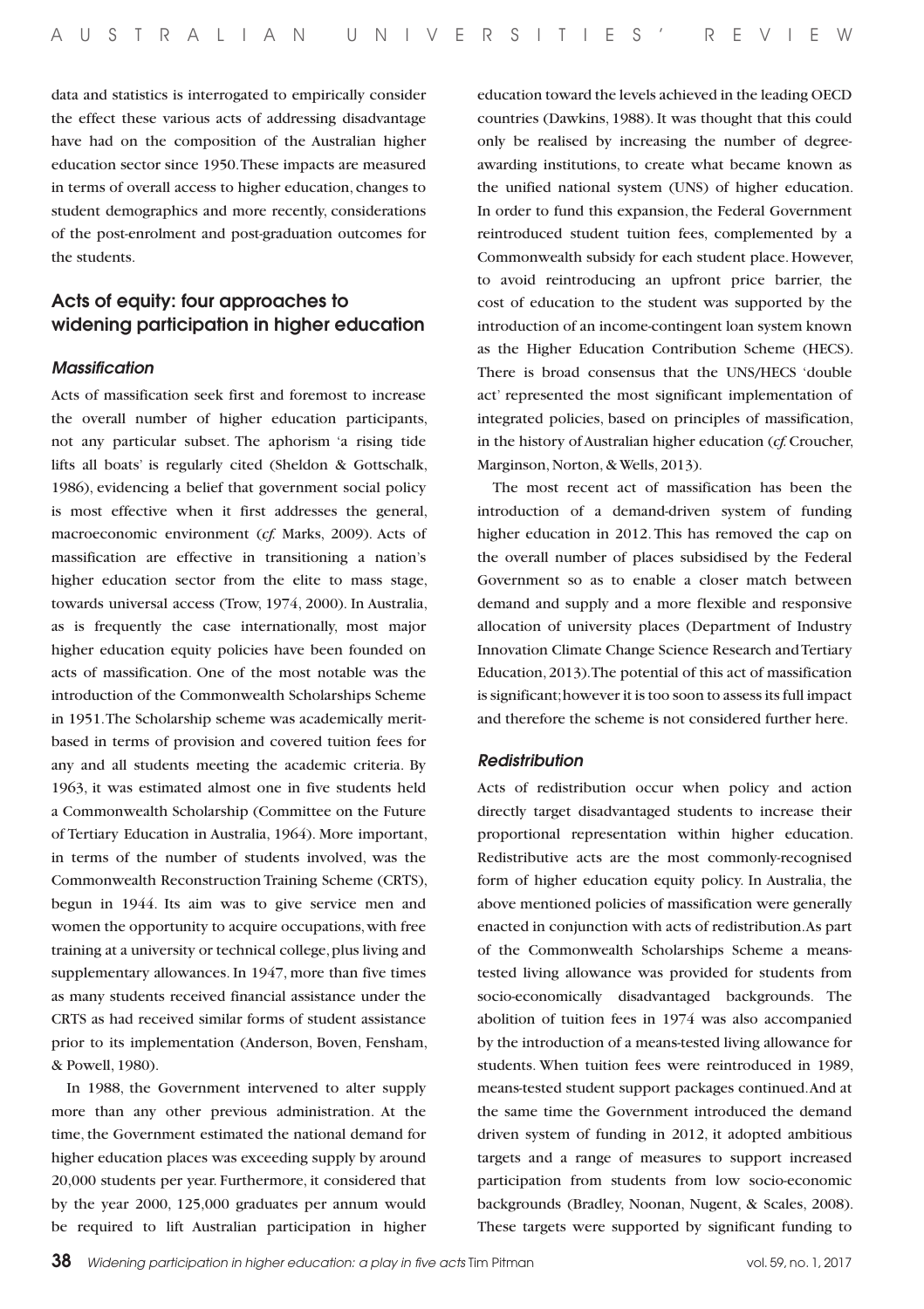encourage and reward universities for enrolling these students.

Policies based upon principles of redistribution assume that acts of massification function to broaden access to higher education more than widen it. The persistence of inequity at more disaggregated levels thus requires government policy to become more targeted. In 1990, the Australian Federal Government argued for the need to define particular groups of disadvantaged students and set national equity objectives and targets for each. The groups specifically targeted were: Indigenous students; students from low socio-economic status (SES) backgrounds; women enrolled in non-traditional areas of study; people from non-English speaking backgrounds; people with disabilities; and people from rural and isolated areas (Department of Employment Education and Training, 1990; Martin, 1994). Targets, ranging from a 15 to 50 per cent increase in enrolments were set for each group. Strategies to effect these improvements included 'tertiary awareness and schools link programs… special admission arrangements, bridging and support programs and units; and strategies to make teaching materials and processes more relevant to the needs of disadvantaged students' (Department of Employment Education and Training, 1990, p. 3).

#### *Re-normalisation*

Acts of re-normalisation refer to policies and practices designed to alter the normative behaviour or culture of the higher education sector or its constituent institutions, so as to make it and them more inclusive and embracing of student diversity. Rather than requiring students to fit the existing institutional culture, acts of re-normalisation require that these cultures be adapted to better fit the needs of increasingly diverse student groups (Zepke & Leach, 2005). Research indicates that recruitment of female faculty members in science-centric courses has the potential to increase female student recruitment (Bettinger & Long, 2005) and subsequent retention in the course (Robst, Keil, & Russo, 1998). Similar findings show the positive influence of role models for students based on their ethnic or socio-economic background (*cf.* Crosnoe, Mistry, & Elder, 2002; Freeman, 1997). From 2013, Australian universities have been required to set progressive targets for the number of Indigenous staff, both academic and general, in their employ. This followed recommendations arising from the *Review of Higher Education Access and Outcomes for Aboriginal and Torres Strait Islander People* (Behrendt, Larkin, Griew, & Kelly, 2012).

Acts of re-normalisation are not restricted to staffing profiles; they also extend to cover the mechanisms by which students are selected. In Australia, the focus of re-normalisation acts has been on supporting nontraditional pathways to higher education beyond the traditional means of completion of Year 12 studies; more specifically the undertaking of academic-track subjects that are eligible to be considered in the construction of an entry score. This entry score is known as the Australian Tertiary Admission Rank (ATAR). The ATAR is a percentile score denoting a student's ranking relative to his or her peers in the same cohort. A wealth of research has demonstrated links between socio-economic factors and ATAR scores (*cf.* Dobson & Skuja, 2005; Jacobs & Harvey, 2005; Marks, McMillan, & Himman, 2001). In response, Government higher education equity policy has focussed on 'articulation', which refers to increasing and improving pathways between vocational education and training (VET) and higher education. The hypothesis is that since disadvantaged students have higher rates of participation in VET than higher education, VET studies can act to enhance both aspiration and preparation for higher education (James, 2007; Wheelahan, 2009a). In theory at least, admissions processes are 'blind' to the type of academic qualifications being used by the prospective student, as the various pathways all feed in to a common ranking system.

#### *Benefit*

Acts of benefit involve attempts to widen the discussion from participation, where it has traditionally been focussed, to more fully consider the social and economic outcomes of higher education for disadvantaged students, as well as society more broadly (Brennan & Shah, 2003; Gidley, Hampson, Wheeler, & Bereded-Samuel, 2010). This is generally measured in three ways: satisfaction with the course experience; employment and earnings; and transition to further (e.g. postgraduate) studies (Pitman & Koshy, 2014). However, acts of benefit also encompass in-program strategies designed to increase the completion rates for disadvantaged students. To date, Australian higher education equity policy at the national level has been mostly focussed on access and participation. The policy debate concerning post-graduation behaviours historically has focussed on matching higher education supply with workforce demand at the generic (i.e. graduate) level. Since the 1990s, educational qualifications have become increasingly important to almost all forms of long-term, career oriented employment (Marginson, 1993). However, the ability of either universities or government to predict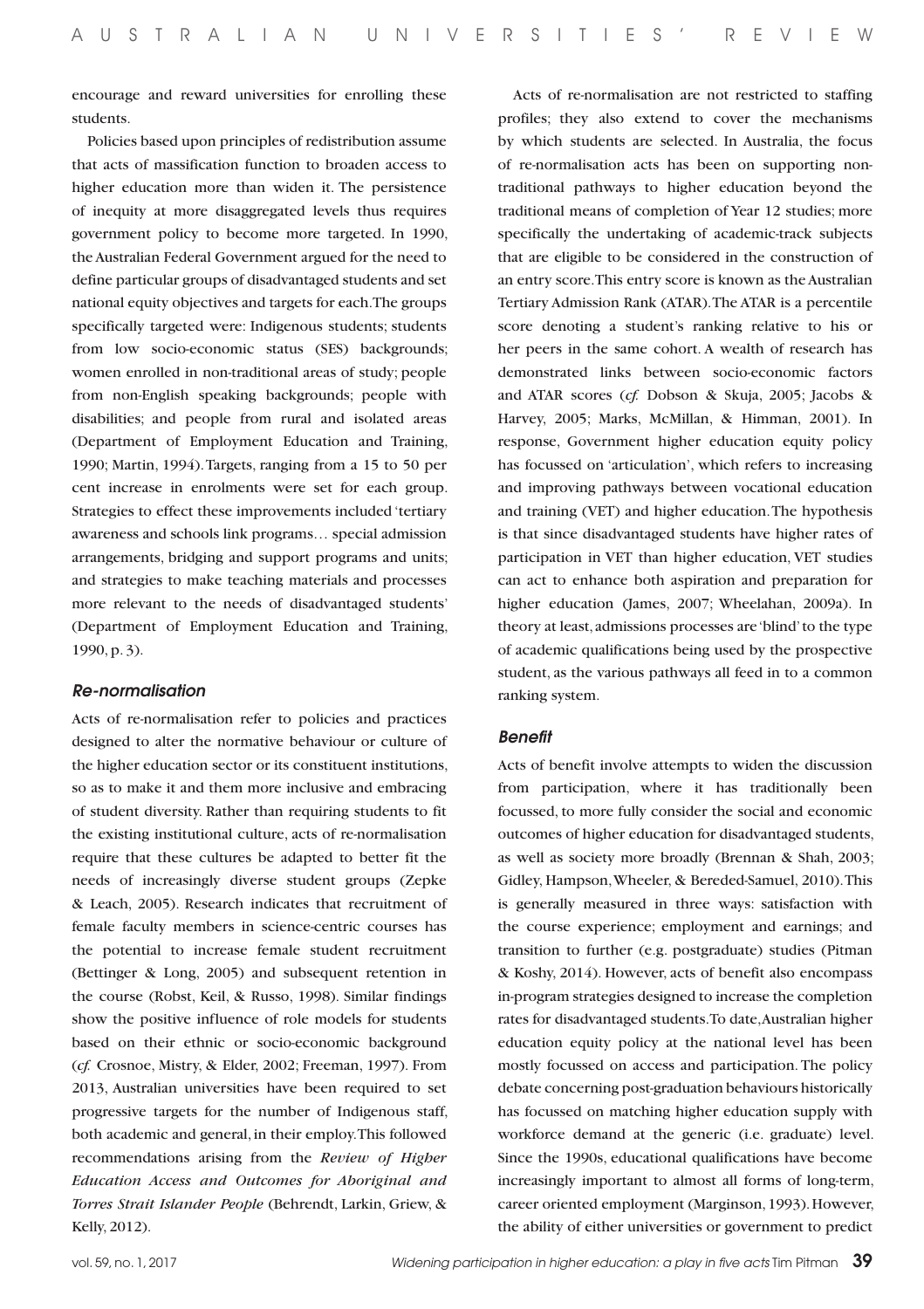| Year | <b>National</b><br>population                                                                                                                   | <b>National</b><br>population<br>(female)<br>% | University<br>population | Female<br>$\%$ |  |  |
|------|-------------------------------------------------------------------------------------------------------------------------------------------------|------------------------------------------------|--------------------------|----------------|--|--|
| 1950 | 8,178,696                                                                                                                                       | 49.6%                                          | 30,630                   | 21.6%          |  |  |
| 1951 | Introduction of Commonwealth Scholarships Scheme<br>and means-tested allowance                                                                  |                                                |                          |                |  |  |
| 1955 | 9,199,729                                                                                                                                       | 49.4%                                          | 30,792                   | 21.9%          |  |  |
| 1960 | 10,275,020                                                                                                                                      | 49.5%                                          | 53,633                   | 23.1%          |  |  |
| 1965 | 11,387,665                                                                                                                                      | 49.6%                                          | 110,250                  | 24.0%          |  |  |
| 1970 | 12,507,349                                                                                                                                      | 49.7%                                          | 161,455                  | 27.1%          |  |  |
| 1974 | Abolition of university tuition fees and introduction of<br>new means-tested living allowance                                                   |                                                |                          |                |  |  |
| 1975 | 13,892,995                                                                                                                                      | 49.8%                                          | 276,559                  | 40.6%          |  |  |
| 1980 | 14,695,356                                                                                                                                      | 50.1%                                          | 329,523                  | 45.3%          |  |  |
| 1985 | 15,788,312                                                                                                                                      | 50.1%                                          | 370,016                  | 47.6%          |  |  |
| 1989 | Creation of the unified national system, introduction<br>of income contingent loan system and continuation of<br>means-tested living allowances |                                                |                          |                |  |  |
| 1990 | 17,065,128                                                                                                                                      | 50.1%                                          | 485,066                  | 52.7%          |  |  |
| 1995 | 18,004,882                                                                                                                                      | 50.2%                                          | 604,176                  | 53.9%          |  |  |
| 2000 | 19,028,802                                                                                                                                      | 50.4%                                          | 695,485                  | 55.2%          |  |  |
| 2005 | 19,855,288                                                                                                                                      | 50.6%                                          | 957,176                  | 54.3%          |  |  |
| 2010 | 21,507,717                                                                                                                                      | 50.5%                                          | 1,111,352                | 55.8%          |  |  |

#### *Table 1: Gender representation in Australian higher education, 1950-2010*

*Sources: Australian Bureau of Statistics, Department of Education and Training*

future demand and match it with supply has always been problematic. Consequently, government policy has more often than not addressed workforce shortages via the more direct and immediate route of increasing visas for skilled migration (*cf.* Birrell, Edwards & Dobson, 2007). Policy interest in and engagement with ensuring equality of post-graduation outcomes for disadvantaged students currently operates at the margins of policy debate.

# The impact of higher education equity policy on the Australian higher education sector since 1950

Assessing the impact of policies of massification, redistribution, re-normalisation and benefit can be informed by empirical data. However, statistics relating to specific groups of disadvantaged students have only appeared regularly since 1994, when they were defined as the focus of policies to widen access and participation. Excepting smaller-scale, case-study approaches to data

collection, data for sector-wide, long-term trends prior to this time require the use of proximal assessments of disadvantage. For the period 1950–2000, female student enrolments are used as a proximal of disadvantage. Given women comprise approximately one-half the overall population yet prior to the 1990s were under-represented in higher education; and that gender is one of the most stable demographic identifiers when tracing trends over long periods of time, gender provides an accurate, albeit proximate, indication of the effect of higher education equity policy on addressing disadvantage. Table 1 shows the change in population of Australia and its universities from 1950-2010 and highlights the rise in enrolments of students overall and female students. The table also indicates the major policy 'acts' of massification and redistribution as described above.

The trend reveals that as supply has increased, the female student population has increased both in raw numbers and as a proportion of the student body. Today, female students outnumber male students in Australian public universities. Over time, the nation's universities have become more public in that, literally, more of the public are now able to access them. Furthermore, the proportional increase in enrolments from female students has been greater than that of male students, meaning they are more publicly representative in terms of gender today than they were in 1950.

The data for Australia indicate that, at the aggregate level, acts of massification, combined with acts of redistribution, ameliorate disadvantage, when disadvantage is defined in broad terms (i.e. gender). Since acts of massification and redistribution tend to occur simultaneously, it is difficult to ascribe degrees of success to one act over another. However, there appears to be general consensus that before participation can be widened, it must first be increased (Gale & Tranter, 2011; Osborne, 2003).

Table 2 shows the proportional share of domestic student enrolments of each of the six higher education equity groups, from 1998 to 2008. Two things are apparent. First, the effect of government policy in addressing disadvantage in higher education becomes dissipated at greater levels of disaggregation. In fact, more equity groups have seen a deterioration in their proportional share over the ten-year time period than experienced any improvement. Second, even in cases where improvements have been recorded, the revised proportional share is still below the national population average. Even when policies of massification address the issue of supply, it is often the more privileged students who take advantage of the extra places available to a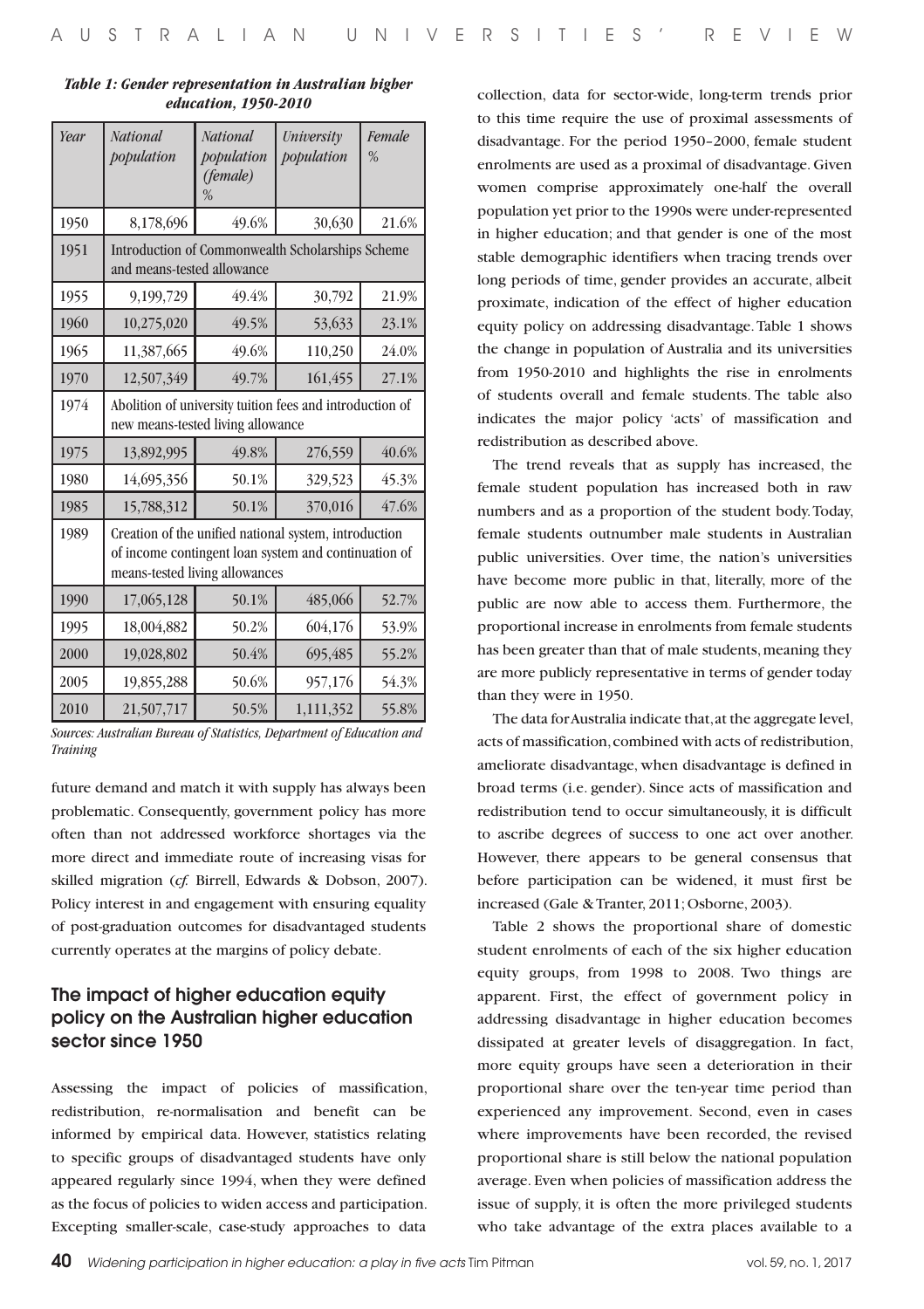|                                          | Students from a Non<br><b>English speaking</b><br>background | Students with<br>a disability | Women in Non-<br>Traditional Area | Indigenous<br>students | Low SES | Regional | Remote |
|------------------------------------------|--------------------------------------------------------------|-------------------------------|-----------------------------------|------------------------|---------|----------|--------|
| 1998                                     | 4.7%                                                         | 2.8%                          | 19.5%                             | 1.3%                   | 14.7%   | n.a      | n.a    |
| 1999                                     | 4.2%                                                         | 2.9%                          | 19.9%                             | 1.3%                   | 14.7%   | n.a      | n.a    |
| 2000                                     | 3.8%                                                         | 3.0%                          | 19.9%                             | 1.2%                   | 14.8%   | n.a      | n.a    |
| 2001                                     | 3.6%                                                         | 3.1%                          | 19.9%                             | 1.3%                   | 15.4%   | 19.0%    | 1.4%   |
| 2002                                     | 3.5%                                                         | 3.4%                          | 19.8%                             | 1.3%                   | 15.2%   | 18.7%    | 1.3%   |
| 2003                                     | 3.7%                                                         | 3.6%                          | 19.7%                             | 1.3%                   | 15.0%   | 18.5%    | 1.3%   |
| 2004                                     | 3.8%                                                         | 3.7%                          | 19.6%                             | 1.3%                   | 14.8%   | 18.2%    | 1.2%   |
| 2005                                     | 3.7%                                                         | $4.0\%$                       | 19.1%                             | 1.2%                   | 14.6%   | 17.9%    | 1.1%   |
| 2006                                     | 3.5%                                                         | $4.0\%$                       | 18.6%                             | 1.2%                   | 14.7%   | 17.9%    | 1.1%   |
| 2007                                     | 3.7%                                                         | 4.1%                          | 18.2%                             | 1.3%                   | 14.9%   | 17.8%    | 1.1%   |
| 2008                                     | 3.8%                                                         | 4.1%                          | 17.9%                             | 1.3%                   | 15.0%   | 17.8%    | 1.1%   |
| Representation in<br>national population | $~10.0\%$                                                    | 18.5%                         | 50.3%                             | 2.5%                   | 25.0%   | 27.2%    | 2.3%   |

*Table 2: Equity groups proportional share of domestic student enrolments 1998-2008*

*Source: Department of Education and Training, Selected Higher Education Statistics (2005 and 2010)*

greater degree than the less privileged (*cf.* Pitman, Koshy, & Phillimore, 2014).

Furthermore, policies of massification, and most policies of redistribution, assume an equality of institution, where a degree from one university has the same value (in terms of economic and cultural capital) as the others. The reality is that mass higher education systems contain within them elite groupings, which tend to be much more restrictive in their selection and admission practices, leading to even greater levels of under-representation than the sector as a whole (*cf.* Boliver, 2013; Karabel, 2005; Zimdars, 2010). In Australia, the Group of Eight universities in Australia are comprised of Australia's oldest and most prestigious universities. Table 3 shows the most recent data pertaining to enrolments of disadvantaged students for the Group of Eight universities, compared to the Australian higher education sector as a whole. Students from low SES backgrounds, regional and remote areas, Indigenous students, and students with a disability are all excluded from Australia's elite universities at higher rates than the sector average (which are themselves below-

representation). These four groups with below-sector representation in the elite universities are more closely correlated with socio-economic disadvantage than the two that are not (*cf.* Australian Bureau of Statistics, 2010; Bradbury, Norris, & Abello, 2001). It therefore appears that the elite universities in Australia are enrolling women and non-English speaking students from predominantly medium to high SES backgrounds. Similar findings have been found in other research (*cf.* Coates & Krause, 2005).

In regard to acts of re-normalisation: as noted previously, the focus of Australian higher education policy is on increasing access via pathways other than Year 12 studies. Statistics relating to VET to university transitions have not been recorded uniformly for any period of time, however the following can be extrapolated from the Higher Education Statistics collections between 2002 and 2010. First, the proportion of students being admitted to university on the basis of prior VET study increased from 8.9 per cent of commencing domestic undergraduate students in 2002 to 10.1 per cent in 2006 (Department of Education Employment and Workplace

| Table 3: Domestic undergraduate student enrolments by equity group, 2013 |  |
|--------------------------------------------------------------------------|--|
|--------------------------------------------------------------------------|--|

|                | Students from a Non<br>English speaking<br>background | Students with<br>a disability | Women in Non-<br>Traditional Area | Indigenous<br>students | <b>Low SES</b> | Regional | Remote  |
|----------------|-------------------------------------------------------|-------------------------------|-----------------------------------|------------------------|----------------|----------|---------|
| Sector         | 3.3%                                                  | 5.4%                          | 17.3%                             | 1.4%                   | 15.8%          | 20.2%    | $0.8\%$ |
| Group of Eight | 4.0%                                                  | $4.7\%$                       | 21.8%                             | 0.8%                   | $9.1\%$        | 11.3%    | $0.5\%$ |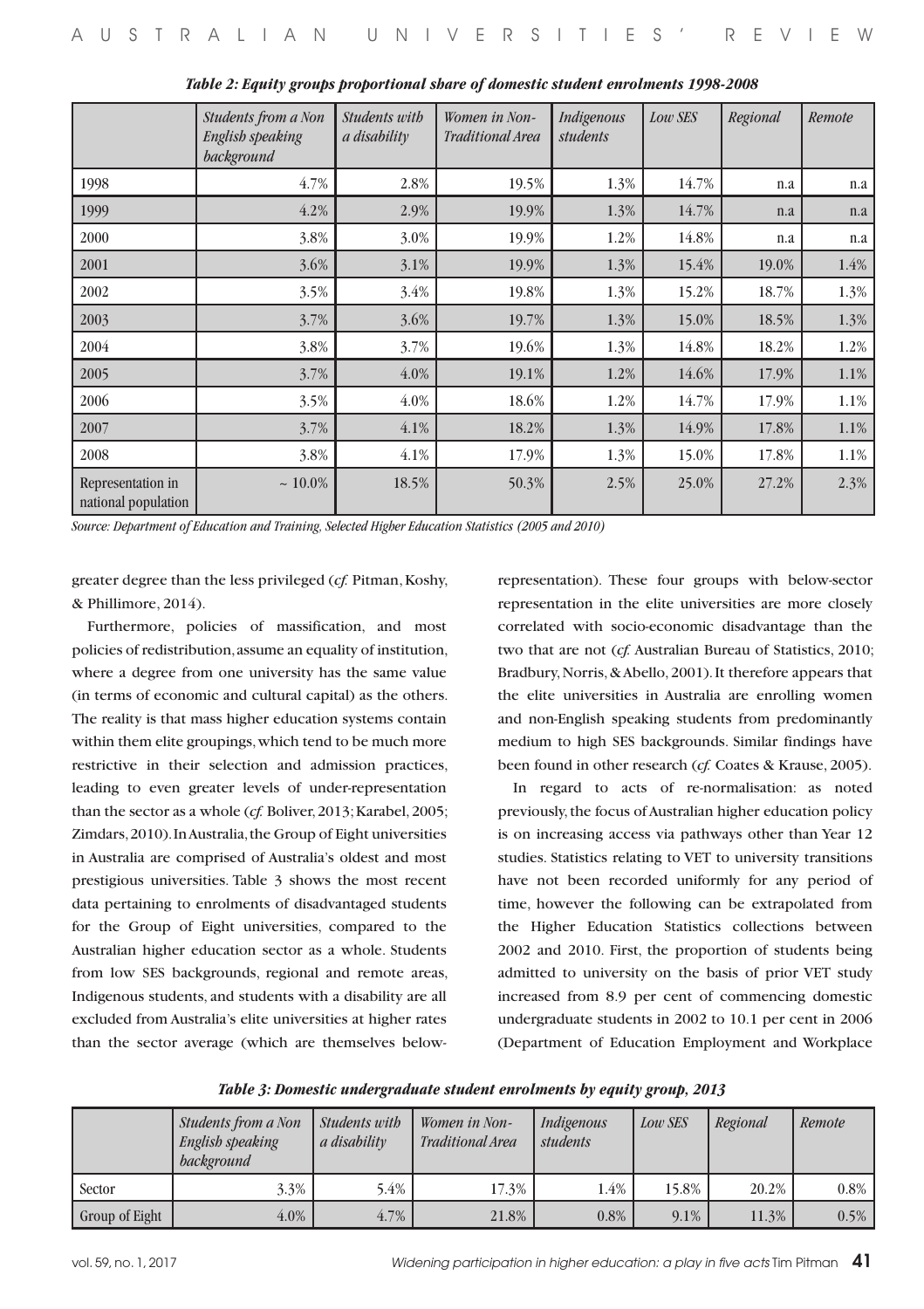Relations, 2008). Second, applications from persons with prior VET participation increased from 14.5 per cent of all applications in 2009, to 16 per cent in 2010 and 17.3 per cent in 2011 (Department of Education Employment and Workplace Relations, 2009. 2011; Department of Industry Innovation Climate Change Science Research and Tertiary Education, 2010). A change in reporting in 2012 prevents subsequent comparisons; nonetheless the data suggest that over time, the Government's policy focus on improving VET pathways to higher education is bearing fruit. However, the extent to which this translates to improved outcomes for disadvantaged students is less clear.

In 2009, Leesa Wheelahan undertook an analysis of published and unpublished statistics on commencing domestic under-graduate students produced by the Department of Education, Employment and Workplace Relations, as well as some data on VET students produced by the National Centre for Vocational Education Research and data produced by some state tertiary admissions centres. Whilst encountering problems with the nature of the data collected, as this study has, Wheelahan's conclusion was that VET pathways 'play a modest role in increasing the efficiency of tertiary education in Australia, but they have a long way to go before they contribute to meeting equity and social justice objectives' (Wheelahan, 2009b, p. 19). This appeared to be the result of the VET sector reproducing wider socio-economic disadvantage much in the same way universities themselves did (Wheelahan, 2009a).

To date, there has been no coordinated government policy relating to acts of benefit; that is ensuring the outcomes of higher education are equally realised by disadvantaged students. This is an area of policy that requires greater attention, as it is apparent that many disadvantaged students do not enjoy the same higher education completion rates and post-graduation benefits as other students. In 2013, the Department of Education and Training undertook an analysis of students entering higher education in 2005, tracking their completion rates up to 2012. They found:

- • Indigenous and remote students had completion rates significantly lower than the national average;
- • Regional students and students from low SES backgrounds had completion rates slightly below the national average;
- Students from a non-English speaking background had completion rates above the national average; and
- Whilst women in general had above-average completion rates, they remained under-represented in non-

traditional areas of study such as engineering, science and information technology (Department of Education, 2014)

Women are also under-represented in terms of the postgraduation benefits they experience. In 2013, the median starting salary for Australian female graduates (A\$51,600) was equivalent to 93.9 per cent of the median starting salary earned by their male counterparts (A\$55,000). Male graduates tended to be overrepresented in fields of education with higher median starting salaries like engineering, whilst women outnumbered males in fields such as humanities, which was ranked at the lower end of the salary distribution. Even when controlling for field of education, personal, enrolment and occupational characteristics of male and female graduates, the aggregate gender wage gap was 4.4 per cent (Graduate Careers Australia, 2014).

In 2016, a report into graduate outcomes for the aforementioned student equity groups found mixed results for the six groups of students. When considering issues such as earnings, relevance of qualification to employment and security of tenure, Indigenous graduates and graduates from low-SES and regional backgrounds generally experienced above average outcomes, when compared to all graduates. Conversely, graduates with a disability, females graduating from non-traditional areas of study and graduates from non-English speaking backgrounds tended to experience worse outcomes (Richardson, Bennett & Roberts, 2016).

## **Discussion**

The history of higher education equity policy in Australia has been a play in four acts. First have come acts of massification, seeking to increase supply or provide support at the aggregate level. Policies of these types have been closely followed or at times enacted in conjunction with acts of redistribution. Here, policies have focussed more on the composition of higher education student demographics, rather than increasing the size of the sector *per se*. As the higher education sector moves closer to near-universal access, inequities are identified at greater levels of disaggregation and accordingly policies and programs become themselves more focussed. Increasingly, attention shifts to acts of re-normalisation, to make the sector less homogenous, and benefit, to ensure that more disadvantaged students complete their studies and realise post-graduation benefits. The evidence is that of these four approaches, policies or acts of massification have been the most successful.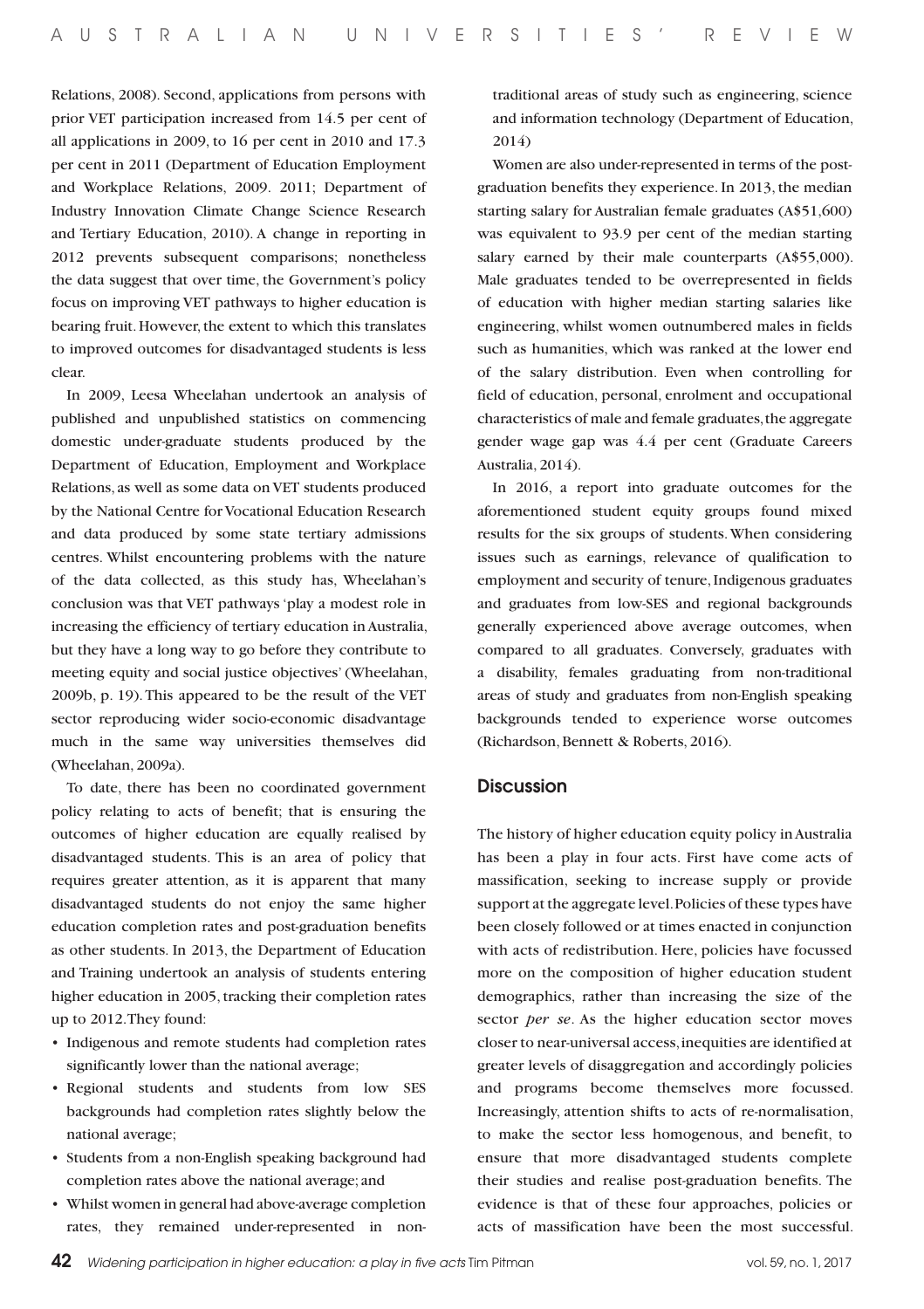However, that statement must be contextualised in two respects. First, the success of acts of massification may be largely attributed to the circumstances in which they are initially enacted, where higher education is generally an elite activity and qualified demand far exceeds the number of places available. Second, the success of massification policies can be more easily accounted for, as they are generally measured in higher degrees of aggregation, such as overall increases in student numbers or increases by broad demographic profile such as gender. Acts of redistribution – and later, acts of re-normalisation and benefit – require policy actors to define, and measure, more nuanced understandings of disadvantage. Their frequency increases as more 'sub-groups' of disadvantaged students are identified (Carpenter & Hayden, 1993). However, somewhat paradoxically, the more precise our understanding of disadvantage becomes, the more compartmentalised our approaches to dealing with it appear to be. Government policies become increasingly focussed on one group of disadvantaged students, one contributor to disadvantage or one consequence of the same.

The aforementioned six equity groups, which are the focus of Australian higher education policy design, were defined more than 20 years ago. Since then, Australia's social composition, backgrounds, family structures and ways of participating in higher education have undergone significant change (Australian Bureau of Statistics, 2013). Some students, such as those from lower socio-economic groups and/or neighbourhoods, are defined by their place in time and space, such as living in a particular postcode at a particular moment in time. This is a costeffective mechanism for the purposes of classification but, as James *et al.* (2004, p. 19) observe, 'blunt and inadequate for measuring both the aggregate patterns and the potential educational disadvantage of individuals'. Creating definitions of disadvantage such as these also marginalise other disadvantaged students, including: students who are first in their family to attend university; many part-time students, students of sole parents; students who are sole parents, refugees, and students who are carers – all of whom have been identified in the literature as experiencing disadvantage. Furthermore, as described in the paper, there is often overlap between categories of disadvantage and many students experience multiple types of disadvantage. These difficulties are exacerbated by a tendency to label all pupils from specific groups as underachievers (Stevens, 2007). A key challenge for researchers and policymakers therefore lies in conceptualising disadvantage, and policies to address it,

when the nature of disadvantage itself is ever-changing and intersecting.

In many cases, disadvantage can only be addressed with the consent of the disadvantaged person him/herself. Particular definitions of disadvantage rely on processes of self-identification, for example Aboriginal and Torres Strait Islander (A&TSI) and disabled students. However, research has shown that for A&TSI people, self-identification is a complex process, variously affected by social dislocation (Clark, 2000) and personal exposure to racism (Ziersch, Gallaher, Baum, & Bentley, 2011). Indeed, some individuals choose to change their A&TSI identity over time in official records, such as the National Census (Biddle, 2014). In a similar vein; for many disabled students 'the process of identification hurts… it is best to avoid that liminal space' (Chandler, 2010). Acceptance, disclosure and documentation of the disability by disabled applicants and students are key legal issues in Australia, as with the US and the UK (Konur, 2006). Moreover, the identities that shape definitions and understandings of disadvantage are not static; they change both at different points in the time of creation and also when they are remembered. Frequently it is the combination of life events, the personality of the student and their desire to create a life narrative that others understand, which influences the students' identification of disadvantage (Goodson, Biesta, Tedder, & Adair, 2010; Pitman, 2013). A student's personal perception and experience of disadvantage are therefore key foci for a more integrated evaluation of disadvantage, as the final section of this paper describes.

### The need for another act – identity

Ultimately, it is the student who is best placed to identify the forms of disadvantage that have had an impact on his or her educational experience. Barbara Comber does an excellent job of explaining the dangers in foregrounding background; that is, allowing an individual's demographics to overwhelm the reality of their lived experience:

How can the 'characters' be introduced without reducing them to statistics, categories, exotics or stereotypes? On what basis do researchers make decisions about aspects of students' material lives to count as data, interpretive categories, contextual information, results? (Comber, 1998, p. 1)

Bourdieu and Wacquant (1992, p. 106) refer to a 'resemblance within a difference'; that is the ways in which certain individuals share a common doxa, which unites them despite their individual traits. However, the reverse is equally true: categories of disadvantage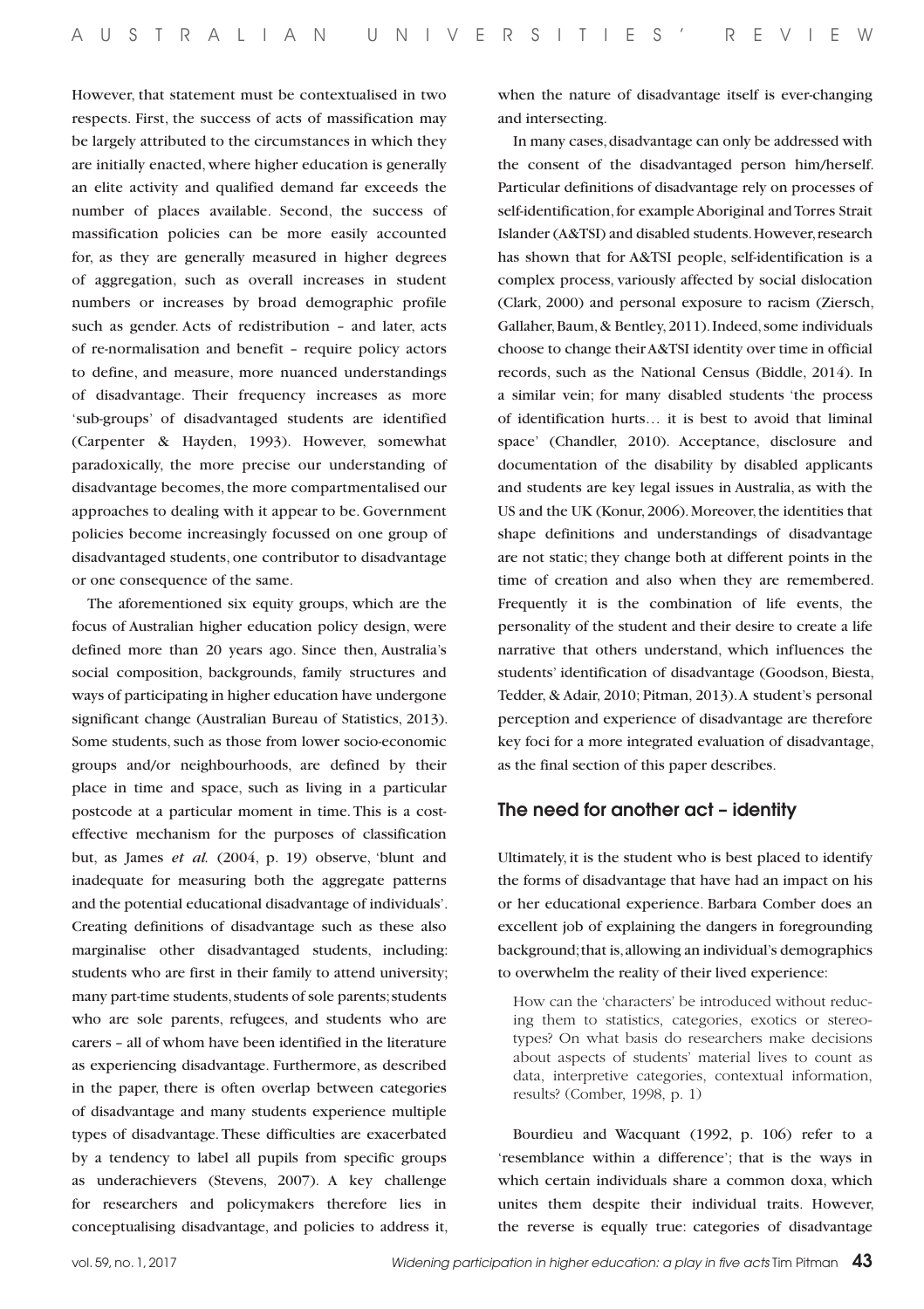overlook the reality that each person's experience with the same is highly individualistic. In other words, from a policy perspective the act of defining a particular group of students as being disadvantaged risks overlooking critical 'differences within a resemblance'. Engaging with more nuanced understandings of disadvantage, through acts of identity, is one way in which more formulaic approaches to addressing higher education disadvantage can be de-inscribed from current policy. For example, any critical assessment of a policy should critique whether the policy takes into account the underlying sources of the problem it intends to address (Bessant, 1993). However, in the case of addressing low-SES disadvantage, which is measured by postcode, it is a proxy of disadvantage that is being targeted, not its actual causes. Students of other SES backgrounds, who have not experienced significant disadvantage, can be labelled as such by virtue of the postcode they state on their application form. And even for those who are disadvantaged, as Connell (1994, p. 128) observes, 'the poverty of indigenous peoples, still grappling with the consequences of invasion and colonisation, is different from the poverty of recent immigrant groups.'

Critically, identity is not static. Individuals shape and reshape their sense of self over the life course and education is a key part in this narrative process (Goodson *et al.*, 2010). Prior research exists into the construction of student identity (*cf.* Moss & Pittaway, 2010; Yannuzzi & Martin, 2014); however, these are difficult to incorporate in their current abstractions. In effect, they present the exact opposite problem to the problem that currently exists. Contemporary policy understands higher education disadvantage in broad, aggregated terms. These are relatively easy to measure and track longitudinally, however they are manifestly inadequate for purpose. Conversely, emerging theories of student identity are more accurate and dynamic however extremely difficult to enact effectively within an institution, let alone across an entire sector. There is however, potential in exploiting a peculiarity of Australian higher education financing; one which has arisen as a consequence of the creation of the Higher Education Contribution Scheme (HECS, now known as HELP – the Higher Education Loan Program). Every student graduating with a HELP debt has their higher education and taxation data linked, to allow repayment of the debt over the long-term. Consequently, this has given rise to an extraordinary amount of information spanning the higher education spectrum from prior socio-economic disadvantage to long-term, post-graduation outcomes. Coupled with the relatively detailed demographic data, this creates the possibility for constructing 'meso' levels

of student identity. Whilst they would still not be entirely accurate and still rely on proximal understandings of disadvantage, they would be more highly nuanced than the current definitions and – crucially – be able to be operationalised at the governmental level.

## Conclusion

With our improved understanding of higher education disadvantage comes a need to incorporate student identities into our definitions of the same. This act requires policymakers and researchers to explore higher education disadvantage first and foremost from the perspective of the individual. Of course, individual interventions into defining disadvantage are problematic for policymakers, who not only seek to measure what they value but, to some degree, value only what they can measure. Statistics are central to the governing practices of the state; they make the nation 'legible' for governing (Lingard, Creagh, & Vass, 2011). Such measurements have a direct impact on higher education policy for when 'we are required to report, count, are funded, and held accountable for something, it starts to matter a lot' (Wheelahan *et al.*, 2003, p. 41). However, in pursuit of numbers at the aggregate level, true educational disadvantage may be obscured. Mapping educational inequalities in detail, rather than in aggregate 'can facilitate strategies in pursuit of smaller changes at many points, rather than all points at once (and hence in none)' (Marginson, 2011, p. 34). In order to achieve this, researchers and policymakers need to more fully engage with how the (prospective) students themselves have experienced, and understand, educational disadvantage.

Here, the need for a rigorous, systematic approach to mapping disaggregated disadvantage is crucial. Simply to call for the 'voice' of the student to be heard and appreciated might exacerbate, rather than ameliorate disadvantage. This is because the evidence suggests students from advantaged backgrounds possess greater ability to harness their social and cultural capital/networks to improve their position within a competitive system. For example, policies designed to facilitate the recognition of prior formal and informal learning for the purposes of academic credit frequently contain an emancipatory agenda, by placing greater value on non-traditional learning experiences (Harris & Cooper, 2013). However, it is often the case that more privileged students are better able to exploit social networks to gain 'knowledge-rich' employment. If acts of identity are simply about codifying a student's experiences in an analogous fashion, students with high cultural capital and some (but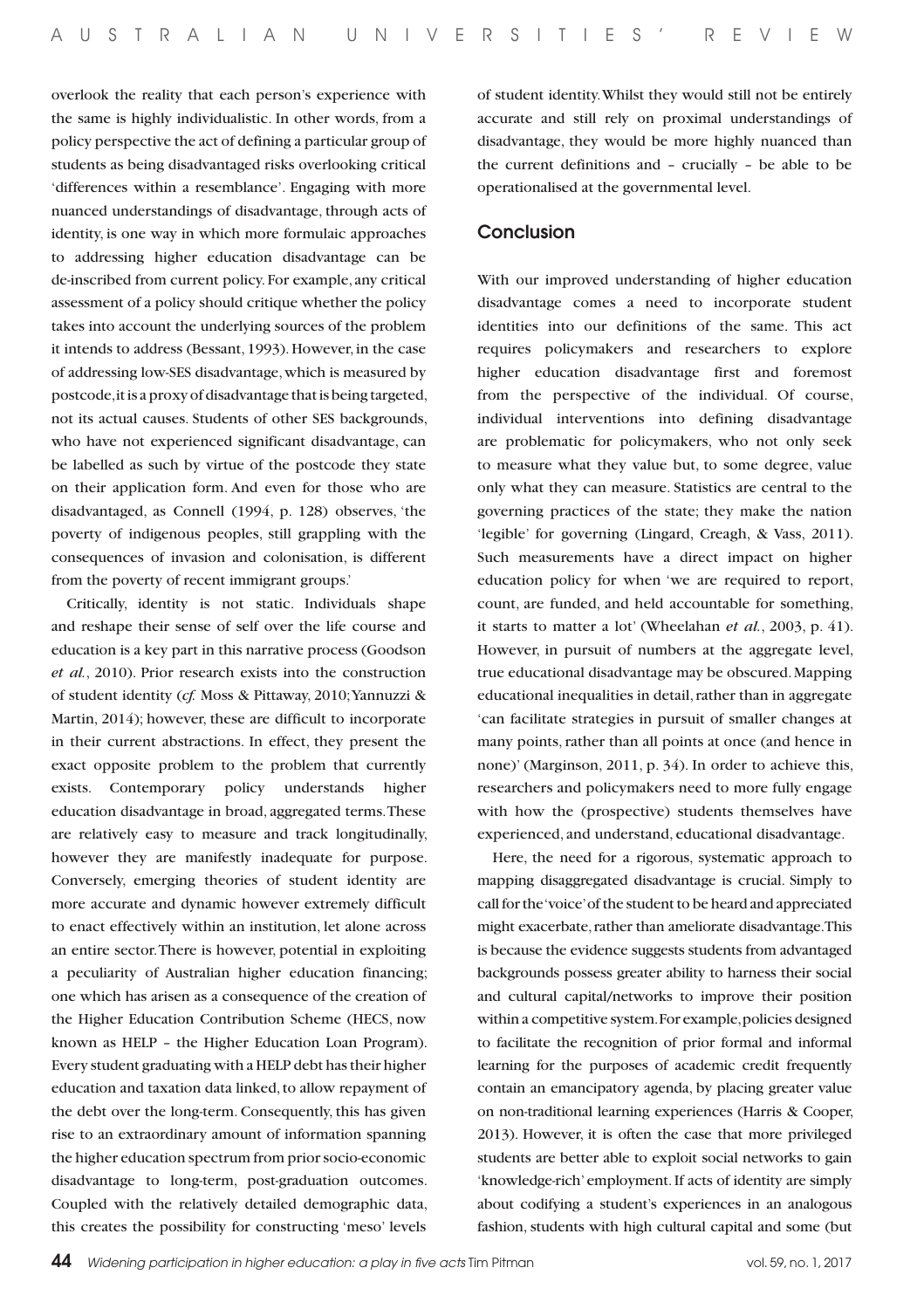relatively lower) levels of disadvantage might perversely benefit the most (*cf.* Kaufman & Gabler, 2004)

Understanding acts of identity is about exploring the diverse nature of educational disadvantage in greater detail and frequency, in order to better inform policy design. The more we generate complex and intersecting data sets that track cohorts over extended periods of time, the greater the need to understand what it is that we are searching for within them. This will only occur when policymakers embrace, rather than avoid, the diversity and complexity of educational disadvantage.

**Tim Pitman conducts research into higher education policy, with a focus on widening access and participation, at Curtin University, Australia.** 

*Contact: Tim.pitman@curtin.edu.au*

#### References

Anderson, D., Boven, R., Fensham, P., & Powell, J. (1980). *Students in Australian higher education: A study of their social composition since the abolition of fees.* Canberra: Australian Government Printing Service.

Australian Bureau of Statistics. (2010). *4704.0 – The Health and Welfare of Australia's Aboriginal and Torres Strait Islander Peoples*, Oct 2010 Retrieved from http://www.abs.gov.au/AUSSTATS/abs@.nsf/ lookup/4704.0Chapter100Oct+2010

Australian Bureau of Statistics. (2013). *ABS 6227.0 – Education and Work, Australia*, May 2013 Retrieved from http://www.abs.gov.au/ausstats/abs@.nsf/ mf/6227.0

Behrendt, L., Larkin, S., Griew, R., & Kelly, P. (2012). *Review of Higher Education Access & Outcomes for Aboriginal and Torres Strait Islander People.* Canberra: Department of Innovation.

Bessant, J. (1993). Policy paradoxes: the disempowerment of young people under the Labor Government, 1983/ 91. *Australian Journal of Social Issues, 28*(2), 87-105.

Bettinger, E. P., & Long, B. T. (2005). Do Faculty Serve as Role Models? The Impact of Instructor Gender on Female Students. *The American Economic Review, 95*(2), 152-157. doi: 10.2307/4132808

Biddle, S. (2014). *The implications of changing Indigenous status for data linking and population projections.* Retrieved 20 March, 2015, from http:// thenumbercruncher.org/2014/12/08/the-implications-of-changing-indigenousstatus-for-data-linking-and-population-projections/

Birrell, B., Edwards, D., & Dobson, I. (2007). The widening gap between demand for and supply of university graduates in Australia. *People and Place, 15*(2), 72-86.

Boliver, V. (2013). How fair is access to more prestigious UK universities? *The British Journal of Sociology, 64*(2), 344-364. doi: 10.1111/1468-4446.12021

Bourdieu, P., & Wacquant, L. (1992). *An invitation to reflexive sociology.*  Cambridge: Policy Press.

Bradbury, B., Norris, K., & Abello, D. (2001). *Socio-economic disadvantage and the prevalence of disability.* A report prepared by the Social Policy Research Centre, University of New South Wales, for the Victorian Department of Human Services, DisAbility Services. Sydney, NSW: University of New South Wales.

Bradley, D., Noonan, P., Nugent, H., & Scales, B. (2008). *Review of Australian higher education: Final report.* Canberra: Department of Education, Employment and Workplace Relations.

Brennan, J., & Shah, T. (2003). *Access to what? Converting educational opportunity into employment opportunity.* London: Centre for Higher Education Research and Information, The Open University.

Carpenter, P., & Hayden, M. (1993). Improvements in equity in the participation of young people in higher education in Australia during the 1980s. *Higher Education, 26*(2), 199-216. doi: 10.1007/BF01406952

Chandler, E. (2010). Sidewalk stories: The troubling task of identification. *Disability Studies Quarterly, 30*(3/4).

Clark, Y. (2000). The construction of aboriginal identity in people separated from their families, community, and culture: Pieces of a jigsaw. *Australian Psychologist, 35*(2), 150-157. doi: 10.1080/00050060008260337

Coates, H., & Krause, K. L. (2005). Investigating Ten Years of Equity Policy in Australian Higher Education. *Journal of Higher Education Policy and Management, 27*(1), 35-46. doi: 10.1080/13600800500045810

Comber, B. (1998). Problematising 'background': (Re) constructing categories in educational research. *The Australian Educational Researcher, 25*(3), 1-21. doi: 10.1007/bf03219678

Committee on the Future of Tertiary Education in Australia. (1964). *Tertiary education in Australia: Report of the Committee on the Future of Tertiary Education in Australia to the Australian Universities Commission* (Vol. 1, pp. 270). Canberra: Commonwealth of Australia.

Connell, R. (1994). Poverty and Education. *Harvard Educational Review, 64*(2), 125-150.

Crosnoe, R., Mistry, R. S., & Elder, G. H. (2002). Economic Disadvantage, Family Dynamics, and Adolescent Enrollment in Higher Education. *Journal of Marriage and Family, 64*(3), 690-702. doi: 10.1111/j.1741-3737.2002.00690.x

Croucher, G., Marginson, S., Norton, A., & Wells, J. (2013). *The Dawkins Revolution: 25 years on*. Melbourne: Melbourne University Press.

Dawkins, J. (1988). *Higher education: a policy statement.* Canberra: Australian Government Publishing Service.

Department of Education. (2014). *Completion rates of domestic bachelor students 2005 – 2012: A cohort analysis.* Canberra: Department of Education.

Department of Education, Employment and Workplace Relations. (2008). *Undergraduate Applications, Offers and Acceptances 2008.* Canberra: Department of Education Employment and Workplace Relations.

Department of Education, Employment and Workplace Relations. (2009). *Undergraduate Applications, Offers and Acceptances 2009.* Canberra: DIICCSRTE.

Department of Education, Employment and Workplace Relations. (2011). *Undergraduate Applications, Offers and Acceptances 2011.* Canberra: DEEWR.

Department of Employment, Education and Training. (1990). *A fair chance for all.* Canberra: Australian Government Printing Service.

Department of Industry Innovation Climate Change Science Research and Tertiary Education. (2010). *Undergraduate Applications, Offers and Acceptances 2010.* Canberra: DIICCSRTE.

Department of Industry Innovation Climate Change Science Research and Tertiary Education. (2013). *The demand driven system: undergraduate applications and offers, February 2013.* Retrieved from http:// www.innovation.gov.au/highereducation/ResourcesAndPublications/ HigherEducationPublications/HigherEducationReports/Documents/ UndergraduateApplicationsOffers2013.pdf

Dobson I.R. & Skuja, E. (2005). Secondary schooling, tertiary entry ranks and university performance. *People & Place, 13*(1), 53-62.

Freeman, K. (1997). Increasing African Americans' Participation in Higher Education: African American High-School Students' Perspectives. *The Journal of Higher Education, 68*(5), 523-550. doi: 10.2307/2959945